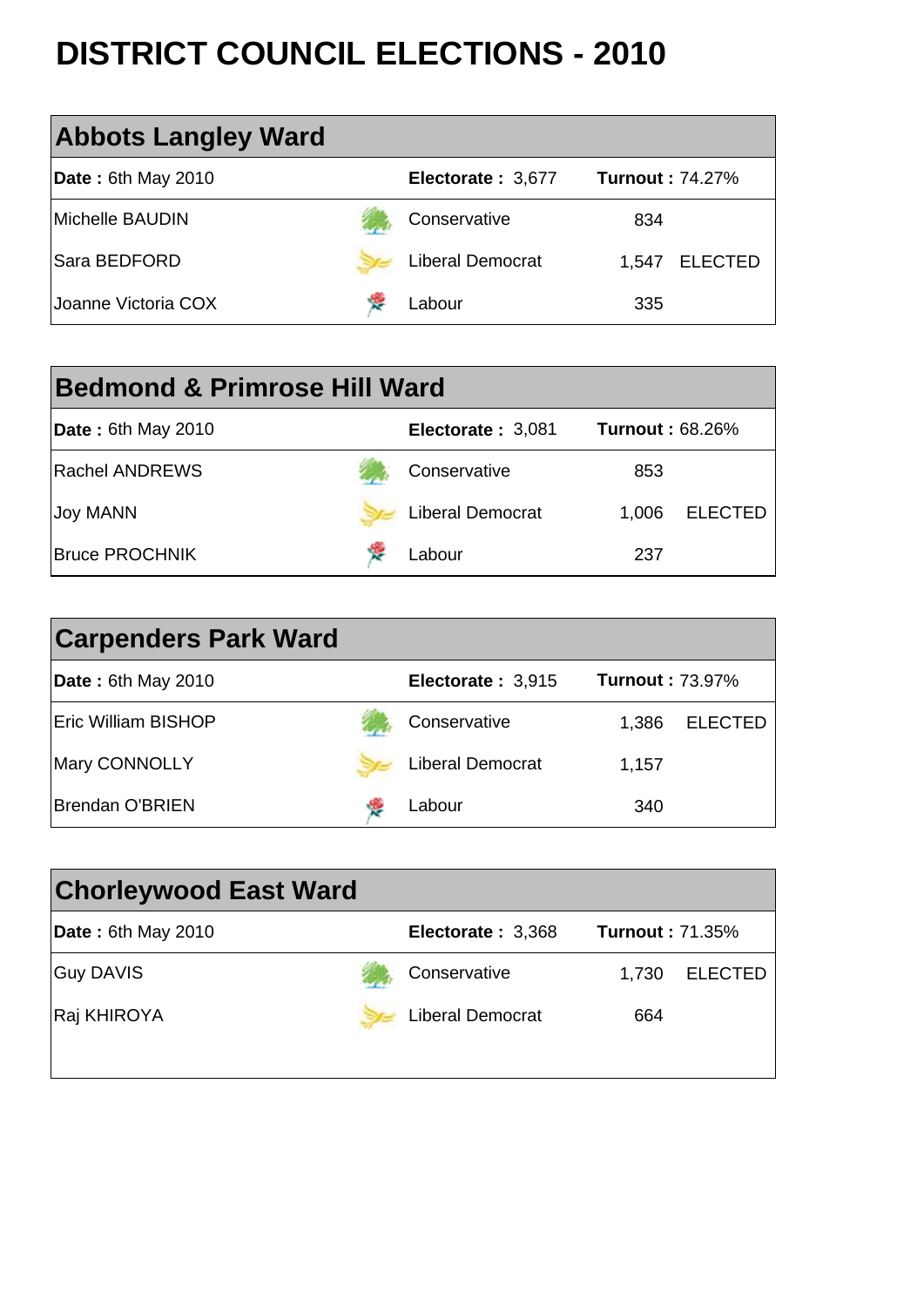1,022 ELECTED 260

**David Stephen WYNNE-JONES** New Mass Labour

| <b>Croxley Green South Ward</b> |                   |                        |  |  |  |  |
|---------------------------------|-------------------|------------------------|--|--|--|--|
| <b>Date: 6th May 2010</b>       | Electorate: 2,765 | <b>Turnout: 73.31%</b> |  |  |  |  |
| <b>Mark ENGLEFIELD</b>          | Conservative      | 734                    |  |  |  |  |

**Brian Peter WHITE Liberal Democrat** 

| <b>Croxley Green North Ward</b> |  |                         |                        |  |  |
|---------------------------------|--|-------------------------|------------------------|--|--|
| <b>Date: 6th May 2010</b>       |  | Electorate: 2,587       | <b>Turnout: 74.80%</b> |  |  |
| Michelle Leanne BASS            |  | Conservative            | 654                    |  |  |
| <b>Steve DRURY</b>              |  | <b>Liberal Democrat</b> | 1,252 ELECTED          |  |  |
|                                 |  |                         |                        |  |  |

| <b>Croxley Green Ward</b>     |                         |                         |
|-------------------------------|-------------------------|-------------------------|
| <b>Date: 6th May 2010</b>     | Electorate: 4,347       | <b>Turnout: 75.68%</b>  |
| <b>Brian Walter SAINSBURY</b> | Conservative            | 1,220                   |
| <b>Roger SEABOURNE</b>        | <b>Liberal Democrat</b> | <b>ELECTED</b><br>2,043 |
|                               |                         |                         |

| <b>Chorleywood West Ward</b> |                         |                        |  |  |  |  |
|------------------------------|-------------------------|------------------------|--|--|--|--|
| <b>Date: 6th May 2010</b>    | Electorate: 4,316       | <b>Turnout: 80.61%</b> |  |  |  |  |
| Martin John TREVETT          | <b>Liberal Democrat</b> | 1,945 ELECTED          |  |  |  |  |
| Daniel Paolo WILSON          | Conservative            | 1,506                  |  |  |  |  |
|                              |                         |                        |  |  |  |  |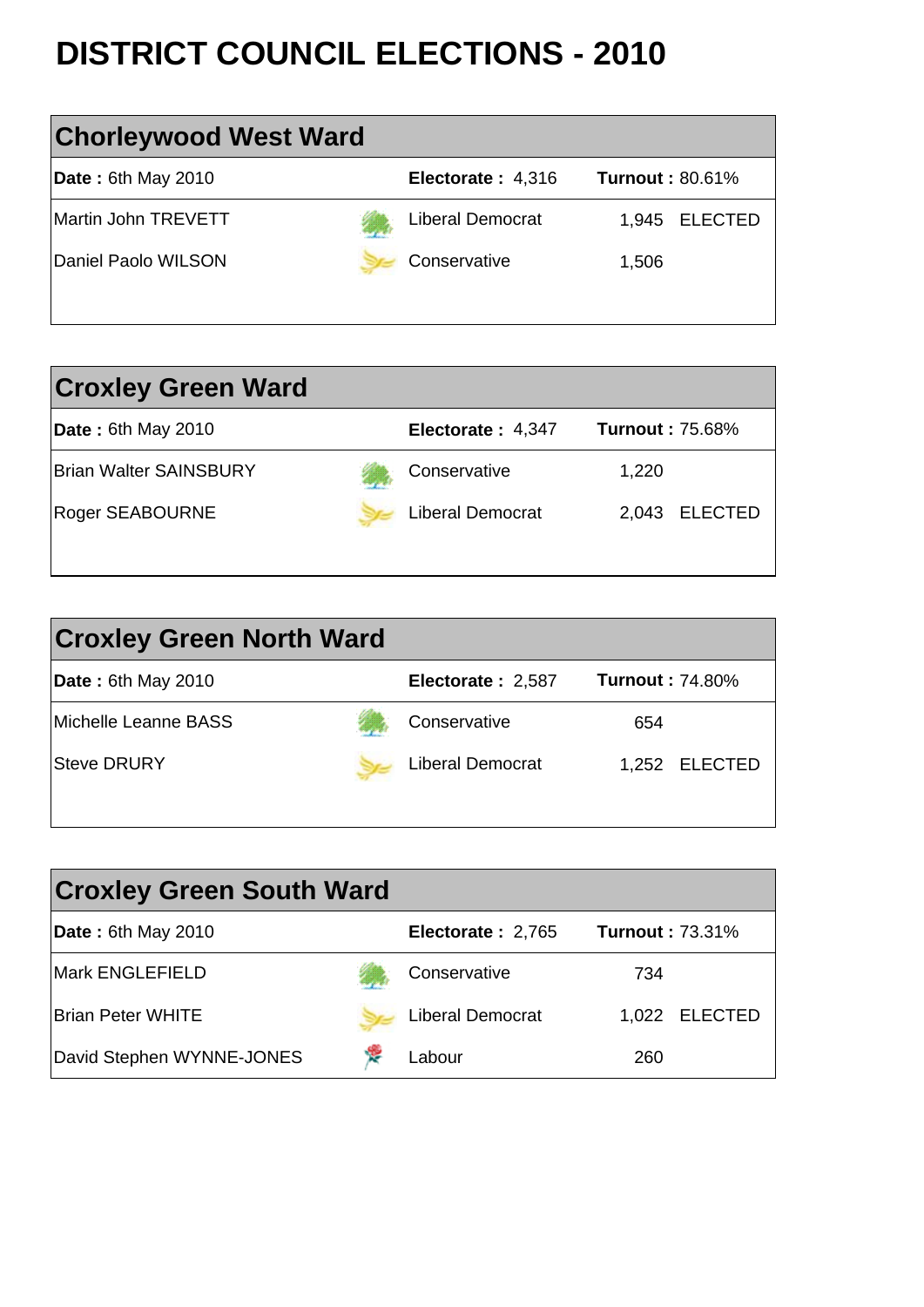



| <b>Moor Park &amp; Eastbury Ward</b> |                          |                        |  |  |  |  |
|--------------------------------------|--------------------------|------------------------|--|--|--|--|
| $\vert$ Date: 6th May 2010           | <b>Electorate: 4,531</b> | <b>Turnout: 69.65%</b> |  |  |  |  |
| <b>Jerry ASQUITH</b>                 | <b>Liberal Democrat</b>  | 838                    |  |  |  |  |

| <b>Maple Cross &amp; Mill End Ward</b> |                                         |                                             |                        |               |  |  |
|----------------------------------------|-----------------------------------------|---------------------------------------------|------------------------|---------------|--|--|
| <b>Date: 6th May 2010</b>              |                                         | Electorate: 4,112                           | <b>Turnout: 64.59%</b> |               |  |  |
| <b>Chris LUCAS</b>                     |                                         | <b>Liberal Democrat</b>                     |                        | 1,443 ELECTED |  |  |
| <b>IDavid William RAW</b>              |                                         | Conservative                                | 1,082                  |               |  |  |
| <b>Mark SUTTON</b>                     | CHRISTIAN<br>peoples<br><b>ALLIANCE</b> | <b>Christian Peoples</b><br><b>Alliance</b> | 111                    |               |  |  |

| <b>Leavesden Ward</b>     |                         |                        |
|---------------------------|-------------------------|------------------------|
| <b>Date: 6th May 2010</b> | Electorate: 4,087       | <b>Turnout: 68.12%</b> |
| <b>IColin James GRAY</b>  | Labour                  | 484                    |
| lKate TURNER              | <b>Liberal Democrat</b> | 2,195 ELECTED          |
|                           |                         |                        |

| <b>Langleybury Ward</b>          |                         |                        |                |
|----------------------------------|-------------------------|------------------------|----------------|
| <b>Date: 6th May 2010</b>        | Electorate: 3,802       | <b>Turnout: 68.12%</b> |                |
| <b>Chris AYRTON</b>              | <b>Liberal Democrat</b> | 1,336                  | <b>ELECTED</b> |
| Margaret C LAMBERT               | Conservative            | 809                    |                |
| <b>Marie-Louise Straub NOLAN</b> | Labour                  | 428                    |                |